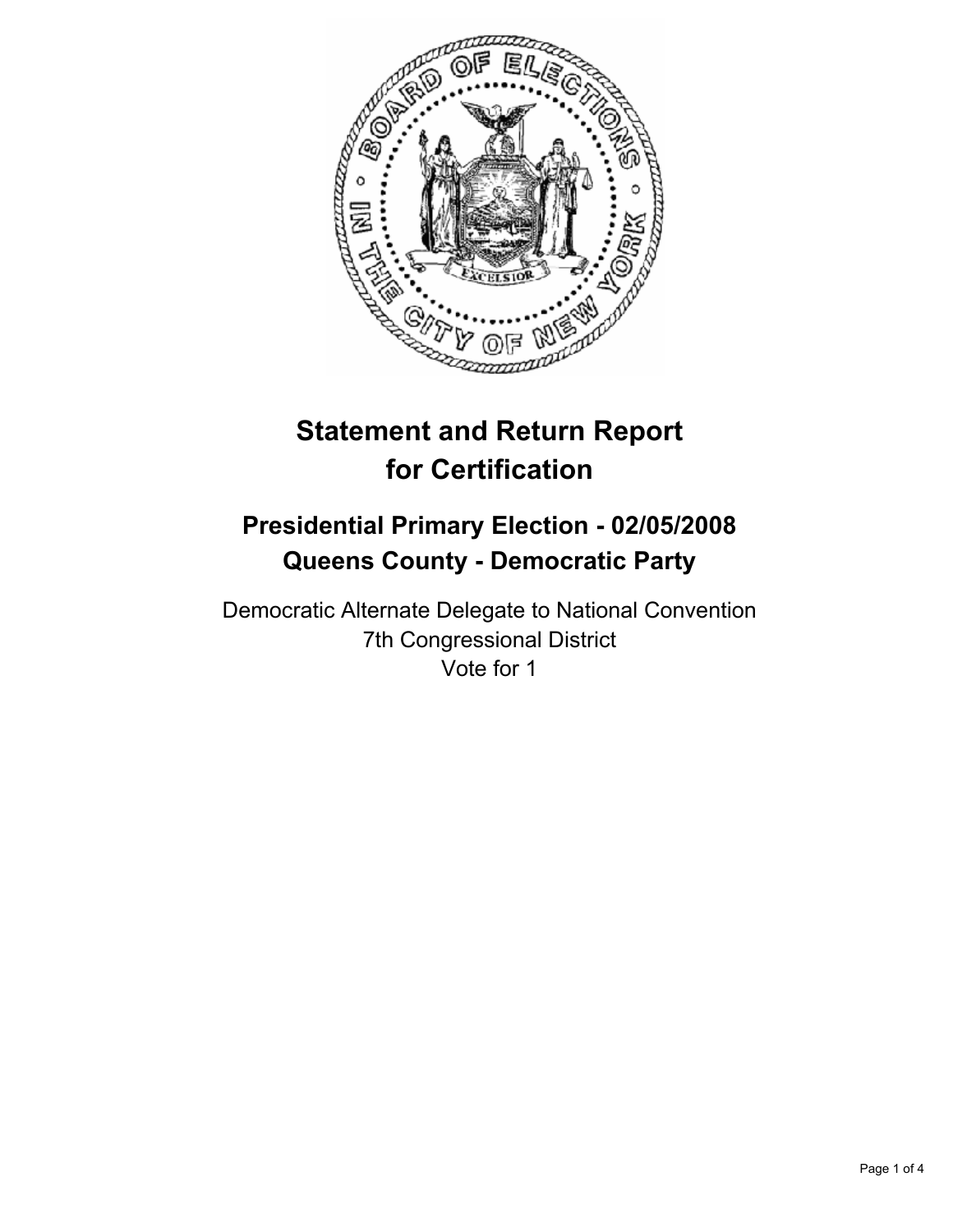

## **7th Congressional District**

| <b>Assembly District 27</b>                    |                |
|------------------------------------------------|----------------|
| <b>EMERGENCY</b>                               | 0              |
| ABSENTEE/MILITARY                              | 31             |
| <b>FEDERAL</b>                                 | 2              |
| <b>AFFIDAVIT</b>                               | 32             |
| CARLOS RAMOS (M) - PLEDGED TO SUPPORT CLINTON  | 508            |
| CARRINGTON WARD (M) - PLEDGED TO SUPPORT OBAMA | 138            |
| <b>Total Votes</b>                             | 646            |
| <b>Assembly District 30</b>                    |                |
| <b>EMERGENCY</b>                               | 71             |
| ABSENTEE/MILITARY                              | 68             |
| <b>FEDERAL</b>                                 | 19             |
| <b>AFFIDAVIT</b>                               | 61             |
| CARLOS RAMOS (M) - PLEDGED TO SUPPORT CLINTON  | 1,383          |
| CARRINGTON WARD (M) - PLEDGED TO SUPPORT OBAMA | 524            |
| <b>Total Votes</b>                             | 1,907          |
| <b>Assembly District 34</b>                    |                |
| <b>EMERGENCY</b>                               | 9              |
| ABSENTEE/MILITARY                              | 116            |
| <b>FEDERAL</b>                                 | 40             |
| <b>AFFIDAVIT</b>                               | 171            |
| CARLOS RAMOS (M) - PLEDGED TO SUPPORT CLINTON  | 4,007          |
| CARRINGTON WARD (M) - PLEDGED TO SUPPORT OBAMA | 1,231          |
| <b>Total Votes</b>                             | 5,238          |
| <b>Assembly District 35</b>                    |                |
| <b>EMERGENCY</b>                               | 19             |
| ABSENTEE/MILITARY                              | 42             |
| <b>FEDERAL</b>                                 | $\overline{2}$ |
| <b>AFFIDAVIT</b>                               | 79             |
| CARLOS RAMOS (M) - PLEDGED TO SUPPORT CLINTON  | 1,450          |
| CARRINGTON WARD (M) - PLEDGED TO SUPPORT OBAMA | 893            |
| <b>Total Votes</b>                             | 2,343          |
| <b>Assembly District 36</b>                    |                |
| <b>EMERGENCY</b>                               | 0              |
| ABSENTEE/MILITARY                              | 3              |
| <b>FEDERAL</b>                                 | 0              |
| <b>AFFIDAVIT</b>                               | 5              |
| CARLOS RAMOS (M) - PLEDGED TO SUPPORT CLINTON  | 64             |
| CARRINGTON WARD (M) - PLEDGED TO SUPPORT OBAMA | 12             |
| <b>Total Votes</b>                             | 76             |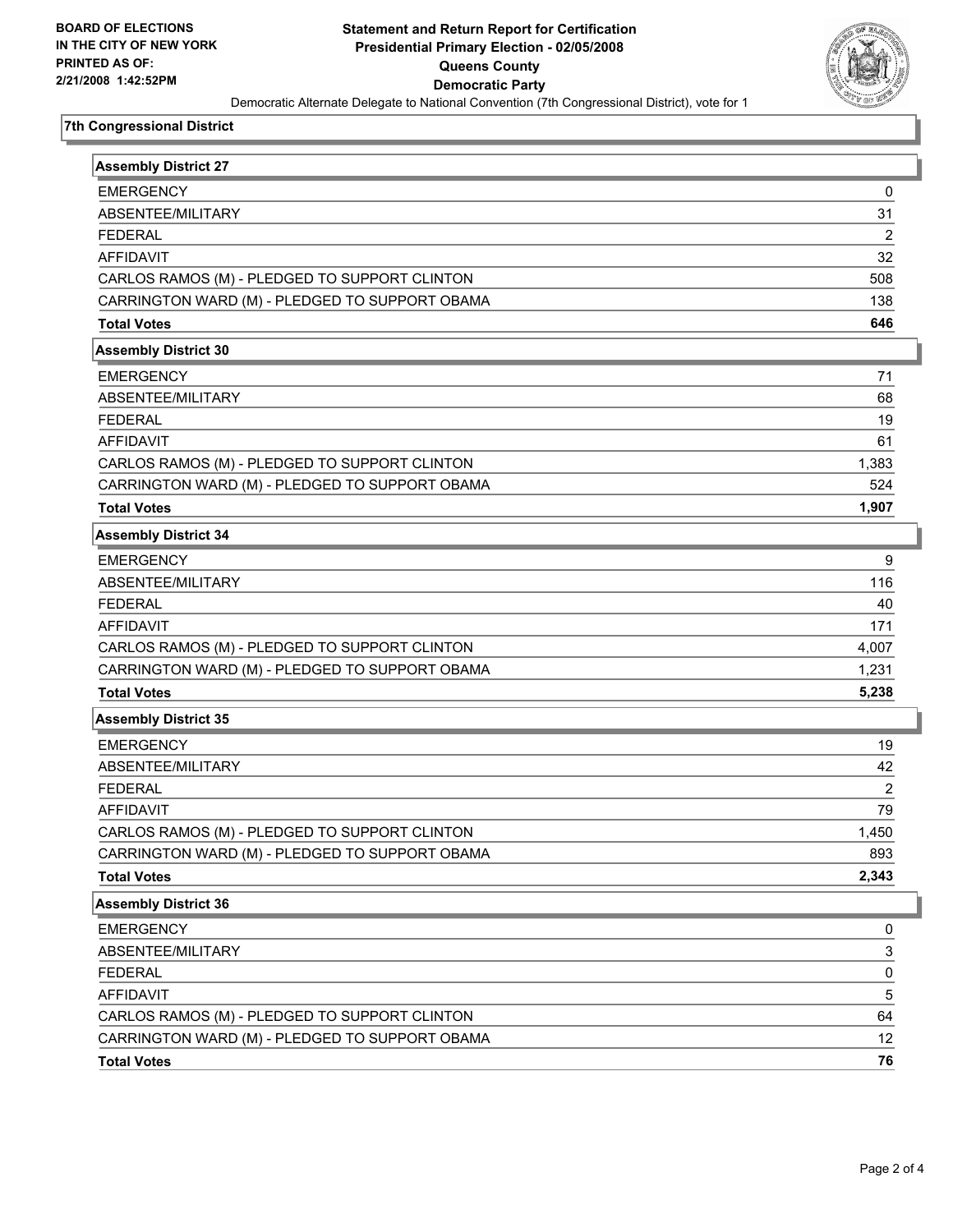

## **7th Congressional District**

| <b>Assembly District 37</b>                    |       |
|------------------------------------------------|-------|
| <b>EMERGENCY</b>                               | 2     |
| ABSENTEE/MILITARY                              | 28    |
| <b>FEDERAL</b>                                 | 15    |
| <b>AFFIDAVIT</b>                               | 46    |
| CARLOS RAMOS (M) - PLEDGED TO SUPPORT CLINTON  | 622   |
| CARRINGTON WARD (M) - PLEDGED TO SUPPORT OBAMA | 351   |
| <b>Total Votes</b>                             | 973   |
| <b>Assembly District 39</b>                    |       |
| <b>EMERGENCY</b>                               | 25    |
| ABSENTEE/MILITARY                              | 30    |
| <b>FEDERAL</b>                                 | 15    |
| <b>AFFIDAVIT</b>                               | 75    |
| CARLOS RAMOS (M) - PLEDGED TO SUPPORT CLINTON  | 1,621 |
| CARRINGTON WARD (M) - PLEDGED TO SUPPORT OBAMA | 527   |
| <b>Total Votes</b>                             | 2,148 |